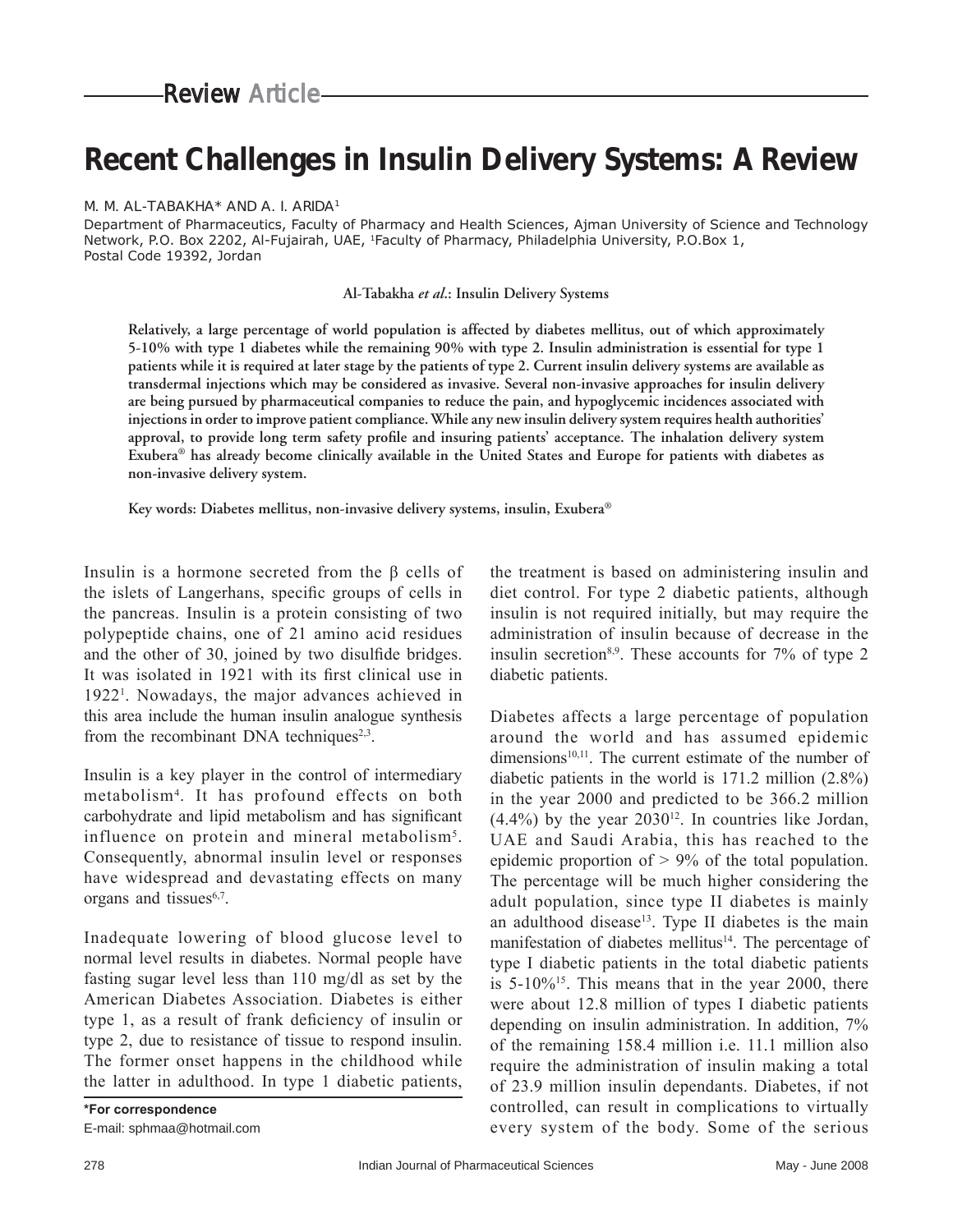complications of diabetes include blindness (due to diabetic retinopathy), end-stage renal disease (due to diabetic nephropathy), lower extremity amputations (resulting from diabetic neuropathy), decreased ability to fight infection and impotence or sexual dysfunction<sup>16</sup>. Diabetes mellitus (DM) is a major risk factor for heart disease, stroke and peripheral vascular diseases.

The patients requiring insulin may have to take more than  $60,000$  injections throughout their life<sup>17</sup>. In type 1 diabetes, good glycemic control usually requires at least two or more often three or more daily insulin injections. Such invasive and intensive technique urges the search for alternative more pleasant methods for administering insulin<sup>18</sup>. It is predicted that as soon as non-invasive insulin delivery technology becomes available, 2.5% of the total diabetic population will use it with projected rapid increase by time.

The traditional and most predictable method for the administration of insulin is by subcutaneous injections. This method is often painful and hence, deterrent to patient compliance especially for those requiring multiple dose injections of four times a day. Also, there have been reports of hypoglycemic episodes following multi dose injections of insulin $19$ . Several new approaches to the method have been adopted to decrease the suffering of the diabetic patients including the use of supersonic injector, infusion pump, sharp needles and pens. While some of them eased the pain encountered by the diabetic patients, they offer incomplete convenience. Even though the ultimate goal would be to eliminate the need to deliver insulin exogenously and regaining the ability of patients to produce and use own insulin, new concepts are currently explored to deliver insulin using oral, pulmonary, nasal, ocular and rectal routes. The success of the route of administration is judged on the basis of its ability to elicit effective and predictable lowering of blood glucose level and therefore minimizing the risk of diabetic complications. It is clear that several difficulties have to overcome with the use of formulation and application devices technology. The various explored routes are reviewed in this review paper.

## **CURRENT INSULIN DELIVERY SYSTEMS**

Insulin delivery systems that are currently available for the administration of insulin include syringes, insulin infusion pumps, jet injectors and pens. A concise review of these delivery devices has been described as under:

#### **Insulin syringes:**

Insulin syringes that were introduced initially were large and heavy with reusable glass plungers and barrels with a long, large bore needle. These syringes underwent significant changes over the years. Today, many insulin injection syringes are available in the marketplaces that are derived from plastics being light in weight, disposable and versatile in use of variety of microfine needles<sup>20</sup>. These syringes increase patient comfort and offer convenience, thus better patient compliance<sup>21</sup>.

Insulin syringes are characterized by three factors, i.e. needle gauge, needle length and syringe capacity. The manufacturers of the syringes offer a wide array of sizes and styles. Almost all syringes available today are disposable and come with microfine needles<sup>22</sup>. The proper selection of an appropriate syringe is based on many considerations, like chemical composition of the material from which syringes are made, syringe capacity23, ease with which air bubbles are removed, clarity of the markings on the syringe barrel and convenience of syringe disposal. In addition, one must consider the condition of the patient with respect to his/her ability to operate the syringe safely and effectively.

While conventional syringes offer a wide choice of products that are easy to read and operate, the disadvantages include their bulky construction and the requirement of time and practice to learn optimal syringe technique. Furthermore, the required syringe manipulations in the social setting (such as workplace, classroom and public places including department stores, playgrounds and restaurants) may be considered as drawbacks. In some cases, patients need to mix different types of insulin preparations in one syringe to meet their individual needs, which can be cumbersome and complicated. In patients with less dexterity, this may result in inaccurate doses, compromising their glycemic control.

## **Insulin infusion pumps:**

Continuous subcutaneous insulin infusion (CSII) is a way to simulate the physiology of daily insulin secretion<sup>24</sup>. The first CSII pump was introduced in the market in 197425. By design, an insulin pump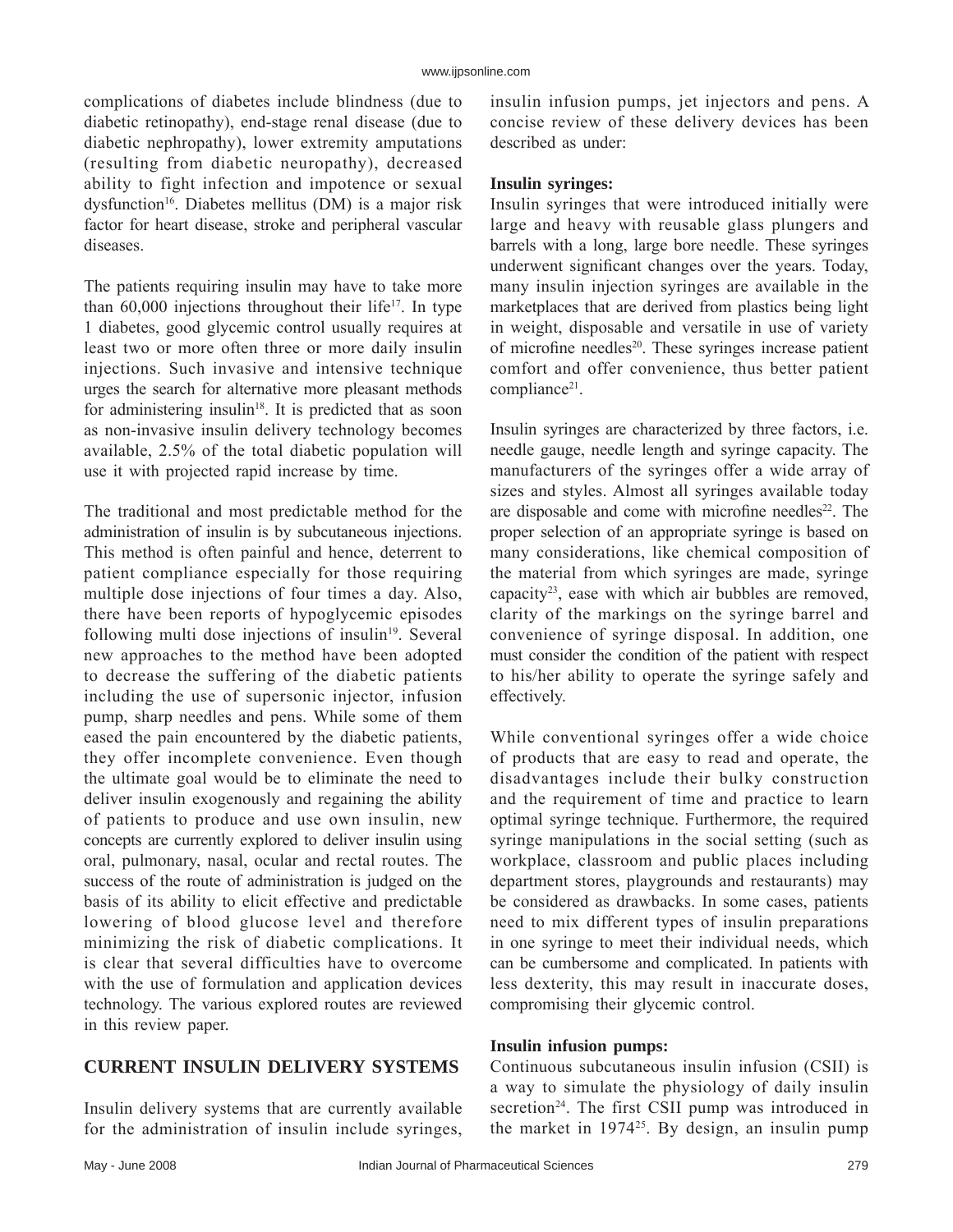typically consists of a reservoir filled with insulin (e.g., Velosulin<sup>®</sup>BR), a small battery operated pump and a computer chip that allows the patient to control the insulin delivery. The pump is designed to provide a continuous supply of insulin infusion around the clock and can be adjusted as per the specific needs of the patient. Appropriate amounts of insulin are delivered into the body by the pump through a thin plastic tube known as an infusion set. Most of the factors that affect the variability of subcutaneous injections such as depth of injection and change of injection sites are avoided with pump systems. In these pumps, the insulin reservoir is connected to a subcutaneous catheter, which is changed every two to three days. Thus, advantageous for people who do not like injections as it is only necessary to insert a needle once every three to four days. Patient education by a healthcare team is a crucial component of successful insulin pump therapy.

Although the size of the initial designs was prohibitive, the technological advances in the pump designs of CSII led to the development of newer systems that are much smaller in size (approximately the size of a pager, i.e.,  $5 \times 7.5$  cm). These are relatively easier to operate than the earlier ones and can be carried conveniently in a shirt pocket. However, some patients may not like the idea of wearing a pump constantly or disconnecting the catheter before bathing or swimming.

Insulin pumps provide accuracy and greater flexibility in insulin delivery for patients according to their individual requirements, especially during travel. Some of the available infusion pumps have the ability to accurately deliver microdoses (0.1 units) of insulin. The newer devices are easy to use and carry and provide a small subcutaneous depot of unabsorbed insulin. The pump devices allow a patient to achieve a very tight control of plasma glucose levels and enhance the overall quality of life. However, if and when insulin delivery is interrupted by infusion set malfunction, needle displacement, pump dysfunction or lack of insulin in the reservoir, circulating insulin concentration drops rapidly causing problems<sup>26</sup>. This may be a great concern for some patients. However, patients who experience many hypoglycemic episodes may benefit from infusion pumps. When compared with optimized multiple daily insulin injections, CSII resulted in a modest but worthwhile improvement in blood sugar in adults with type 1 diabetes $27$ .

The therapy with insulin pump is very expensive as compared to the use of traditional syringes and vials. In a clinical study, the cost/benefit ratio was found to be favorable only in those patients who were prone to frequent hypoglycemia. This is because of the lower hospitalization rate of such patient population. Also the health and management benefits of the use of the insulin pump outweighed that of multi dose injections as it provides more freedom, flexibility, and spontaneity in the person's daily life<sup>28</sup>.

## **Insulin jet injectors:**

Jet injectors, (introduced in the 1980s), are designed to deliver a fine stream of insulin transcutaneously at high speed and high pressure to penetrate the skin without a needle. The use of force on a fluid under considerable pressure through a very small opening allows such systems to deliver insulin without using a needle to pierce the skin. The dose is controlled by a dial-a-dose operation through a single component design in comparison to the conventional multicomponent syringe and vial method. The available jet injectors allow a dose range of two to 50 units of insulin and can deliver insulin in halfunit increments. Insulin that is administered by the jet injector method is absorbed rapidly without the risk of subcutaneous infection<sup>29</sup>. In gestational diabetes, jet injection therapy is associated with less antiinsulin antibody (AIA) production and better postprandial glycemia<sup>30</sup>.

The size and the cost of these jet injectors are considered unfavorably and often limit their routine use in patients with diabetes $31$ . The potential for a decreased amount of absorbed insulin over repeated administration with jet injectors is a disadvantage. Additional concerns with jet injectors include pain or bruising at the administration site and the noise the injector makes upon delivery. Pressure may be difficult to adjust and the frequency of side effects seems to be significantly higher for young children<sup>32</sup>. However, jet injectors may be considered for patients suffering from needle phobia and for patients who suffer from severe lipomas<sup>33</sup>.

#### **Insulin pens:**

Pen devices are novel in that they combine the insulin container and the syringe into a single modular unit. Insulin pens eliminate the inconvenience of carrying insulin and syringes. The first insulin pen  $(NovoPen<sup>®</sup>)$ was introduced by Novo Nordisk in 1987. Many pens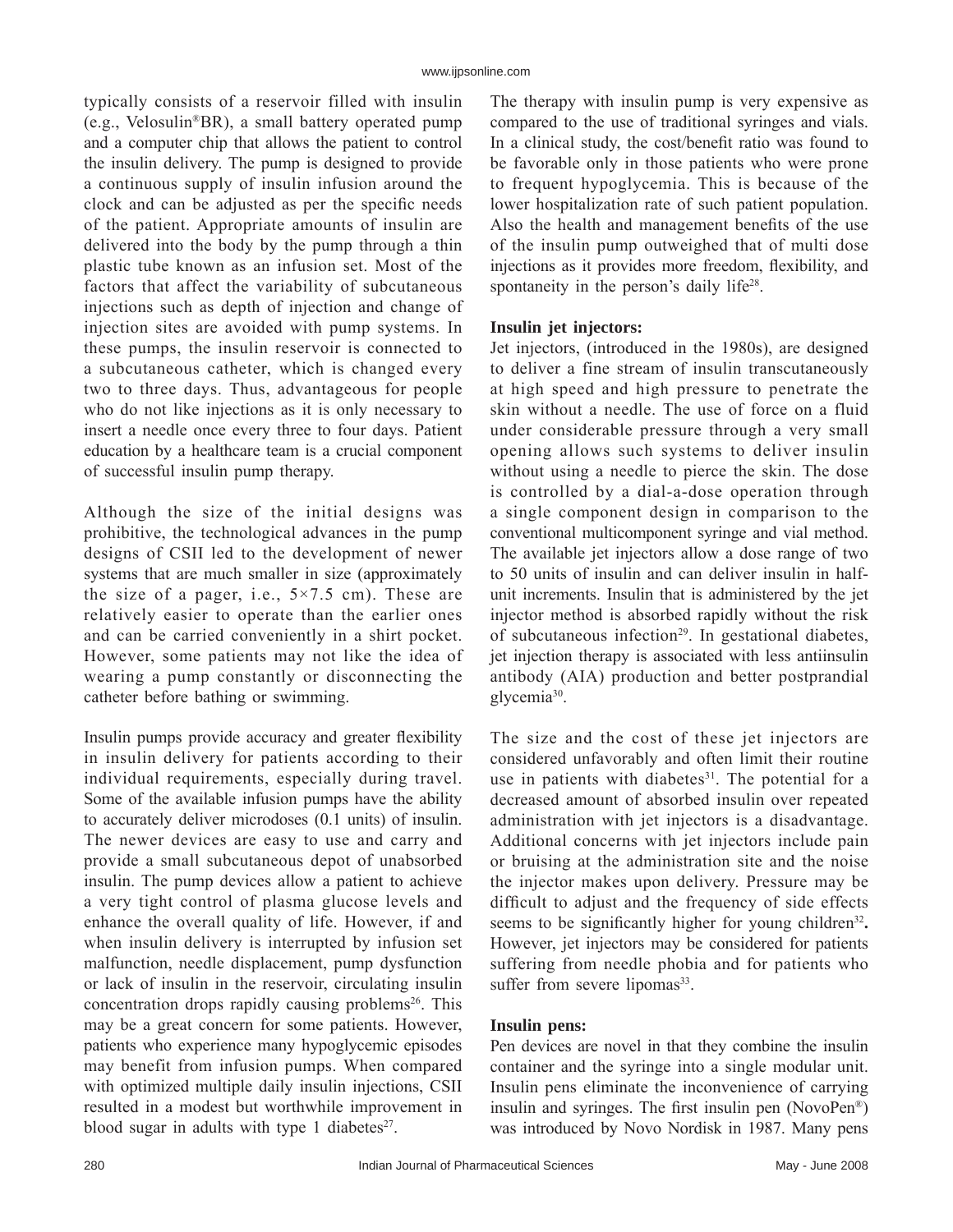are available since then in a variety of types and shapes. There are two main types of pens, one that is reusable and the other a prefilled device. In the former case, the patient must load an insulin cartridge prior to use. Regardless of the type, both pens hold cartridges containing from 1.5 ml to 3 ml of U100/ ml insulin. The number of steps required to change an insulin cartridge with reusable pens varies between the different pen device manufacturers. Prefilled devices are well accepted in a bedtime insulin regimen for type 2 patients $34$ .

Reusable insulin pens offer a wide range of advantages such as their durability, eliminating the need of cartridge refrigeration and flexibility in carrying three to five day supply. The pens also offer discreetness by resembling fountain pen. The refilled insulin pens are smaller in size and lighter in weight. They cause minimal pain due to the finest and shortest disposable insulin needles. In addition, they are quick and easy to use as they resemble the fountain pen; they are considered to be discreet.

In using insulin pens, the patient must attach a needle, prime the pen, set the dose by a dial and depress the plunger to administer the selected dose. There are several brands from which the patient with neuromuscular weakness and impaired manual coordination can select to employ the overall lowest force throughout delivery<sup>35</sup>. The manufacturers of the pen devices recommend keeping the needle separate and attaching only when ready to use. A study has shown that reusing insulin pen needles could help in reducing the economic burden of diabetes without leading to needle tip deformity and increased pain36. The needles for pens are available in varying lengths (from 8 mm to 12.7 mm) and varying gauges (from 29- to 31-gauge; the larger the gauge number, the smaller the diameter of the needle bore). The needles have a bevel on each end; one is intended to be inserted into skin and the other is to pierce the septum of the insulin cartridge.

The devices can add lifestyle flexibility and may result in better glycemic control<sup>37,38</sup>. The precision of insulin doses varies between different pens but remains better than that obtained in studies where traditional syringes were used<sup>39</sup>. Many newer generation pens are able to deliver 60 U at a time for type 2 patients. Insulin pens have become very popular in some countries such as France where over 50 percent of insulintreated patients are using insulin pens $40$ . Some studies indicated wider acceptability in elderly and adolescent patients with respect to easier and faster injection and greater comfort<sup>41</sup>.

While pens offer convenience, comfort, accuracy, discretion, durability and ease of storage<sup>42,43</sup>, patient education is essential in order to avoid operational errors, particularly when changing the cartridge in reusable pens. The proper use of insulin pens has been shown to enhance patient compliance during multiple injection regimen management.

# **FUTURE TRENDS IN INSULIN DELIVERY SYSTEMS**

Several companies are working on developing new ways of taking insulin, from pills to patches to mouth sprays to inhalers. Inhalers are furthest along in development and one has already been approved for marketing. Table 1 presents summary of the products under development as insulin delivery alternatives to injection.

Concise information on some of the prominent insulin delivery systems given as under:

## **Insulin inhalers:**

The lungs, on account of their large surface area<sup>44</sup>, are an ideal target for drug delivery and inhaled insulin (pulmonary insulin) represents one of the most promising alternatives to injection. The first attempt to deliver insulin by inhalation was made more than half century  $ago^{45}$ . Clinical experience has shown that inhaled insulin has the potential to be an effective treatment in patients with diabetes, with particular utility in the treatment of postprandial hyperglycaemia<sup>46,47</sup>.

Several companies are working on insulin inhalers than any other insulin delivery option. Insulin inhalers would work much like asthma inhalers. The products fall into two main groups: the dry powder formulations and solution, which are delivered through different patented inhaler systems.

Exubera<sup>®</sup>, containing rapid-acting insulin in powder form, has been studied extensively in patients with type 1 and type 2 diabetes mellitus<sup>48</sup>. The  $AERx^{\otimes}$ Insulin Diabetes Management System  $(AERx^{\otimes})$  iDMS) delivers a liquid form of human insulin**.** Preliminary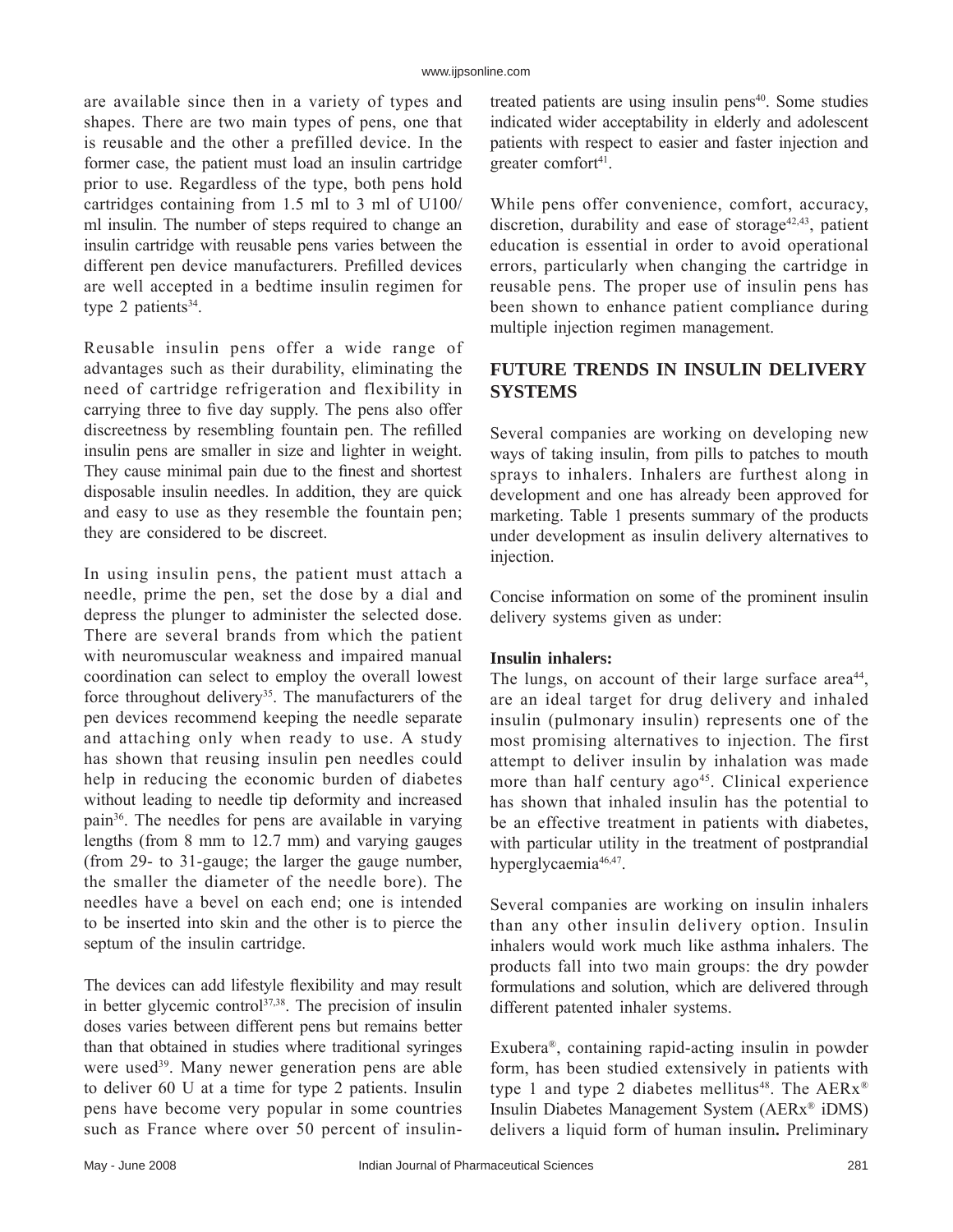www.ijpsonline.com

| Name                                        | Nature of the product                                                           | Company                                                                        | Stage in the development                                                                                                                                                                                                                                                           |
|---------------------------------------------|---------------------------------------------------------------------------------|--------------------------------------------------------------------------------|------------------------------------------------------------------------------------------------------------------------------------------------------------------------------------------------------------------------------------------------------------------------------------|
| Exubera <sup>®</sup>                        | Inhaled insulin powder                                                          | Pfizer, Sanofi-Aventis and Nektar                                              | FDA and EC approved<br>(January, 2006)                                                                                                                                                                                                                                             |
| AERx <sup>®</sup> iDMS                      | Inhaled insulin solution                                                        | Aradigm and Novo Nordisk<br>(Novo Nordisk bought all the<br>developing rights) | Phase III in progress                                                                                                                                                                                                                                                              |
| Aerodose <sup>®</sup>                       | Inhaled insulin solution                                                        | Aerogen and Disetronic<br><b>Medical Systems</b>                               | Phase II completed                                                                                                                                                                                                                                                                 |
| HIIP (Device Name Air <sup>®</sup> )        | Inhaled insulin powder                                                          | Alkermes and Eli Lilly & Company                                               | Clinical Trial-Phase III (for type<br>1 and $2)$                                                                                                                                                                                                                                   |
| Rapid Mist/Oralin                           | Mouth spray for buccal<br>delivery (Rapid Mist is<br>device, Oralin is insulin) | Generex Biotechnology                                                          | Completed phase II in Canada<br>and Europe. Undisclosed in U.S.A.<br>Oral-lyn <sup>™</sup> (identical product) has<br>been approved for commercial<br>marketing and sale by the<br>Ecuadorian Ministry of Public<br>Health for the treatment of both<br>Type-1 and Type-2 diabetes |
| EMISPHERE <sup>®</sup> oral insulin tablets | Tablet                                                                          | Emisphere Technologies                                                         | Phase II completed                                                                                                                                                                                                                                                                 |
| NIN-058 (No trade name yet)                 | Tablet                                                                          | Nobex Corporation and<br>GlaxoSmithKline                                       | Phase II in progress                                                                                                                                                                                                                                                               |
| Patch (No trade name yet)                   | Basal insulin patch                                                             | Altea Development Corporation                                                  | Phase I                                                                                                                                                                                                                                                                            |

AERx® iDMS: AERx® insulin diabetes management system. HIIP: Human insulin inhalation powder. FDA: Food and drug administration. EC: European commission.

data indicate that patients converting from insulin injections to inhalation systems showed higher compliance to therapy, demonstrated by improved glycemic control. Other pulmonary insulin delivery systems, including  $ProMaxx^{\otimes}$  (Epic Therapeutic-Baxter Healthcare Corporation),  $AIR^{\otimes}$  (Alkermes, Eli Lilly), Spiros® (Dura Pharmaceuticals and Eli Lilly), and Technosphere<sup>TM</sup>-insulin Med Tone<sup>®</sup> inhaler (Pharmaceutical Discovery Corp.), are also under investigation<sup>49</sup>. In humans, inhaled regular insulin is more rapidly absorbed than insulin from the subcutaneous injection. However, the efficiency of inhaled insulin is lower than that of subcutaneous injection because pulmonary delivery of insulin involves some loss of drug within the inhaler or mouth during inhalation.

Since, insulin is known to have growth-promoting properties; many clinicians are concerned about the possibility of long-term effects from the intraalveolar deposition of insulin within the lung. Safety data show that cough is the most common side effect. Pulmonary function tests have shown some changes in carbon monoxide diffusion in the lung, but further studies are needed to clarify the significance of these findings<sup>50</sup>. The long-term safety of these products has not been established. However, there is a strong need for studies on the basal insulin for prolonged pulmonary delivery as several companies are developing fast acting insulin for pulmonary delivery<sup>51,52</sup>.

The front-runner in the race for inhalable insulin

appears to be Exubera<sup>®</sup>. The product is a jointdevelopment program between Sanofi-Aventis and Pfizer, using a proprietary inhalation device and powdered insulin formulation developed by Nektar Therapeutics. Phase III trials had been completed, and the FDA has agreed to filling of New Drug Application (NDA) in March, 2005. In late January 2006, the FDA gave its approval for Exubera<sup>®</sup> use in patients over 18 years of age for type 1 and type 2 diabetes. In Europe similarly, the product has been approved by the European Commission (EC) in January, 2006 for the treatment of type 1 and type 2 diabetes.

Exubera<sup>®</sup> device (fig. 1) is about 25 cm long, has a base into which a packet of insulin powder is placed and a clear chamber above which the insulin powder is turned into an aerosol cloud for inhalation. The device delivers powdered insulin in 1 and 3 mg doses (approximately 3 and 9 units, respectively). Fine powder particles can stick together and become difficult to inhale effectively, reducing the chances of accurate dosing. Many inhalers (e.g. those used by some asthmatics) rely on a quick inhalation by the patient to try and force the particles apart. However, rather than rely on the ability of the patient to get their breathing right in order for effective treatment, Exubera<sup>®</sup> provides its own energy to keep particles apart. The inhaler uses compressed air traveling at the speed of sound to create a cloud of insulin powder that the patient can then breathe in slowly and deeply to their lungs, where it dissolves into the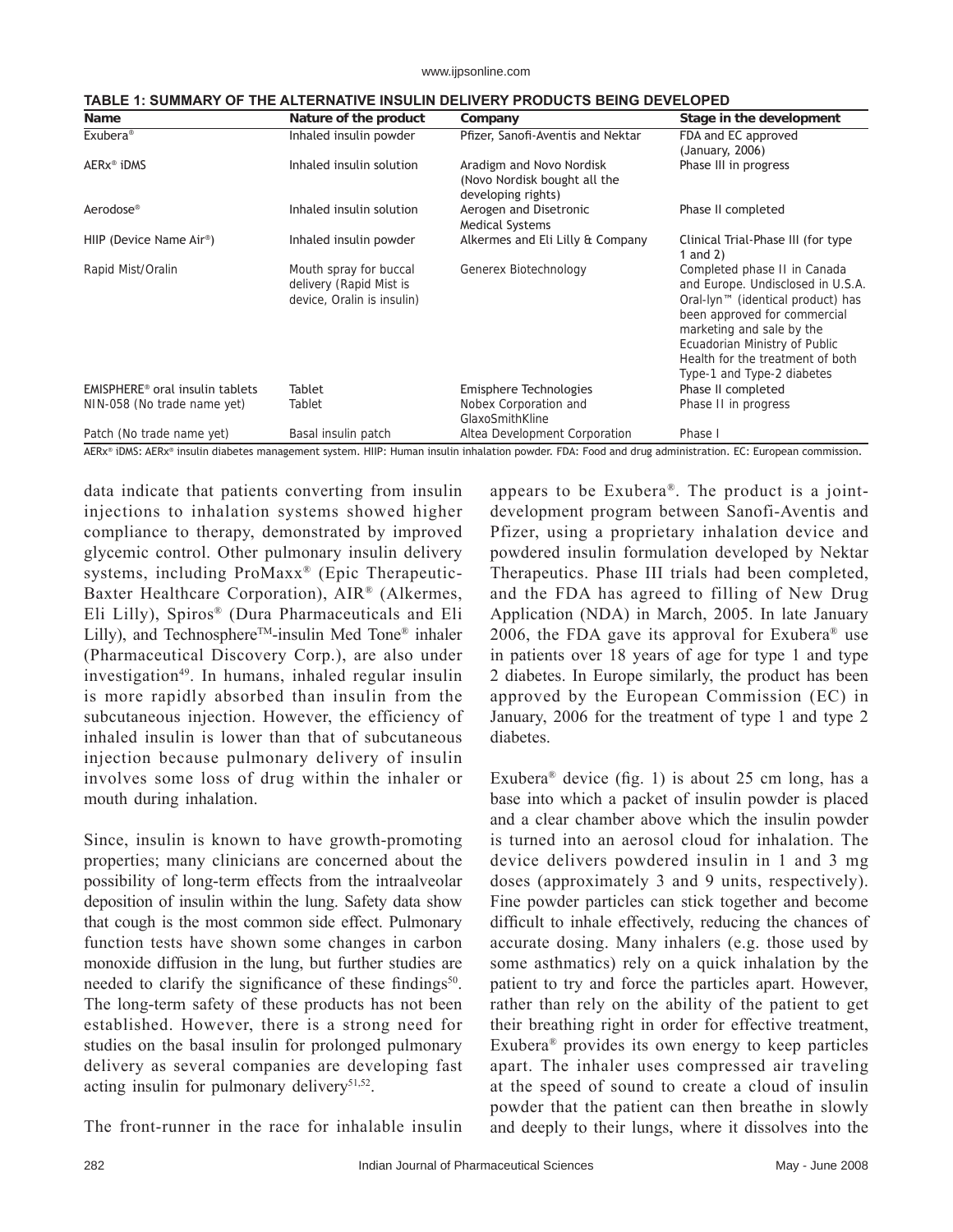

Fig. 1: Exubera<sup>®</sup> insulin inhaler with insulin blisters and the inhaler's **insulin release unit (bottom left). The device is closed (left) for portability and extended (right) before use (Pfi zer).**

blood stream. The inhaler requires no power source and the clear chamber ensures that the patient knows immediately when all the insulin has been inhaled.

Novo Nordisk, a world leader in insulin manufacture and diabetes care, has bought all the manufacturing and development rights for  $AERx^*$  iDMS from Aradigm Corporation after ending early phase III trial $53$ . This raises doubts about the success of inhalation delivery of insulin. The  $AERx^{\otimes}$  insulin Diabetes Management System ( $AERx^{\otimes}$  iDMS), shown in fig. 2 is  $17.5$  by 10 by  $3.75$  cm, produces a fine aerosol mist of liquid insulin that is efficiently deposited deep within the lung. The hand-held device



Fig. 2: AERx<sup>®</sup> insulin diabetes management system is an **electromechanical device that delivers insulin from solution at**  correct rate and depth of breathing (Novo Nordisk). The device has **capabilities of dosing increments by single-unit and data capture for dosing and compliance monitoring.** 

visually guides the patient to breath at the correct rate and depth and automatically delivers insulin at the right point during inhalation, thus eliminating the effect of a poor breathing technique. The development of this 'active breath control' system in the  $AERx^{\otimes}$ system makes the device exceptionally easy to use, ensuring that patients are able to consistently administer insulin. The patient can rest assured that "partial-dosing" is impossible. When the "green-light" is obtained, insulin will be delivered.

Clinical trials have shown that inhaled insulin delivered by the  $AERx^{\otimes}$  iDMS controls blood glucose in the similar way as injected insulin in terms of absorption and onset of action like the rapid acting analogues, making it ideal for dosing immediately prior to a meal. This unique liquid formulation also allows tight control of glucose, since the dose may be increased just like injectable insulin in steps equivalent to 1 unit.

## **Mouth sprays:**

Mouth sprays deliver insulin through an aerosol spray and hence, they differ from inhalers. In mouth sprays, the insulin is absorbed through the inside of cheeks and in the back of mouth instead of  $\text{lungs}^{54,55}$ . Two forms of mouth spray (Rapid Mist/Oralin) are being developed by Generex Biotechnology<sup>56,57</sup>. One of the forms is fast-acting whereas, another one covers the basal rate of insulin (the basal rate is the amount of insulin required throughout the day to keep blood sugars stable).

## **Pills:**

The concept of delivering insulin by mouth ("peroral" delivery) for absorption across the intestinal wall into the portal vein has long been regarded as a difficult challenge, but of substantial clinical and commercial potential. Presently, the biggest challenge with insulin pills is posed by the human digestive system. Either the gastrointestinal tract breaks the insulin down or the insulin passes out intact because it is unable to pass through the gastrointestinal membrane. Attempts have been made to overcome such obstacles. For example, insulin was complexed with cyclodextrins (CD) in order to improve its solubility and stability in the form of a dry powder, after encapsulation into poly (D,L-lactic-co-glycolic acid) (PLGA) microspheres<sup>58</sup>. Other examples include a delivery agent SNAC (sodium N-[8-(2-hydroxybenzoyl) amino] caprylate) that was incorporated with insulin<sup>59</sup>,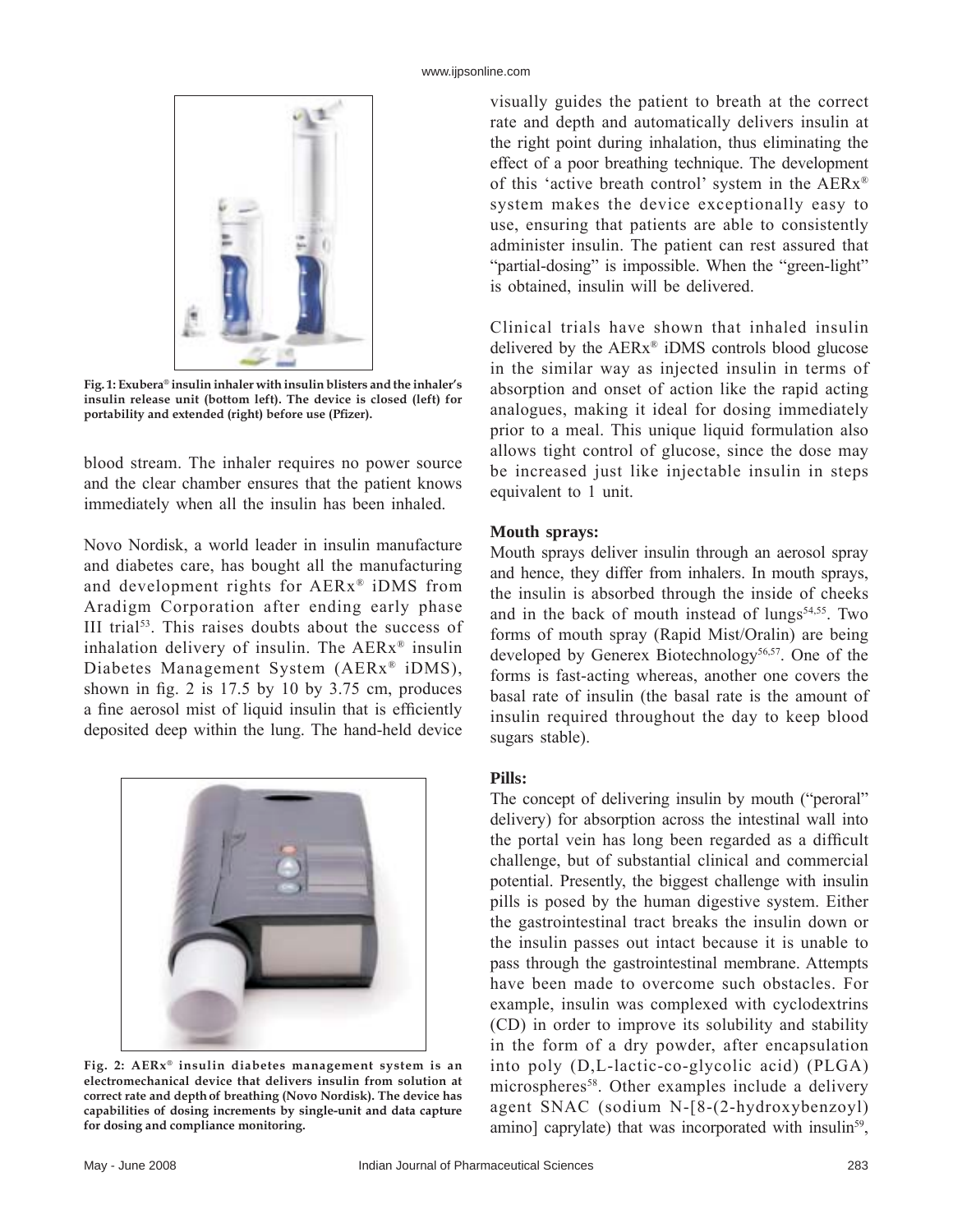a hyaluronan-insulin complex was prepared $60$  and calcium phosphate-PEG-insulin-casein (CAPIC) particles were produced for oral delivery of insulin<sup>61</sup>.

Several manufacturers are working on pills. In these pills, special molecules were attached to the insulin to help to reach its destination either by reducing insulin break down or, escorting the insulin through the gastrointestinal lining, or both. NOBEX Corporation has applied the technology that permits them to deliver insulin orally as an orally absorbed, bioactive conjugate. It has been shown to be safe, rapidly absorbed and demonstrated dose-dependent, glucose-lowering effects in animal models, healthy volunteers and type 1 diabetic patients<sup>62</sup>. Emisphere Technologies are also pursuing oral delivery as such oral route of insulin delivery takes advantage of the portal-hepatic route of absorption, as insulin would be delivered to the liver, hence acting directly on hepatic glucose production in the same way of normal physiological state<sup>63</sup>.

## **The patch:**

Noninvasive transdermal insulin delivery could provide diabetic patients with sustained physiological levels of basal insulin in a pain-free manner<sup>64</sup>. Patches are the examples to deliver basal insulin rather than fast-acting boli in two steps process. First, by a device that would make microscopic holes in the top layer of the skin and secondly, the application of patch over the skin. Altea Development Corporation is planning to introduce a product which will either be a one- or half-day patch, depending on the outcome of testing.

# **CONCLUSION**

The ultimate goal in the treatment of type 1 diabetes mellitus would be probably some kind of β cells transplantation of the islets of Langerhans as a physiological alternative to insulin injections<sup>65,66</sup> or the correction of defective genes that are responsible for it. In type 2, emphasis should be given to prevent or delay the disease, which many studies related to urbanization, modernization and the sedentary life-style $67$ . The current advocacy of intensive insulin therapy regimens involving multiple daily subcutaneous injections places a heavy burden of compliance on patients and has prompted interest in developing alternative. Therefore, investigations into various means to administer insulin in a safe and effective manner should continue.

Oral administration of insulin using products such as tablet or capsule would be the major technological breakthrough if approved for marketing. Such a goal necessitates intensive work and commitment from pharmaceutical manufacturing companies. Inhalation delivery system for insulin (Exubera®) is the first alternative method of insulin delivery that has recently been introduced to the market after FDA approval. The product would need time to gain acceptance from other health authorities, to provide long-term safety profile and gain popularity among health care professionals and patients. Exubera<sup>®</sup> will also have to meet challenges by similar but compact devices since the size of the inhaler (25 cm) is considered to be cumbersome. Exubera<sup>®</sup> is not to be used by smokers and also not recommended for people with asthma, bronchitis, or emphysema. Furthermore, the device is not approved for use by children less than 18 years of age. These limitations together with the use of only short-acting insulin with the device mean that the door is open for many challenges to this product.

# **REFERENCES**

- 1. Rosenfeld L. Insulin: Discovery and controversy. Clin Chem 2002;48:2270-88.
- 2. Verge D. Biotechnological and administration innovations in insulin therapy. Med Sci (Paris) 2004;20:986-98.
- 3. Walsh G. Therapeutic insulins and their large-scale manufacture. Appl Microbiol Biotechnol 2005;67:151-9.
- 4. Saltiel AR, Khan CR. Insulin signaling and regulation of glucose and lipid metabolism. Nature 2001;414:799-806.
- 5. Rotte M, Baerecke C, Pottag G, Klose S, Kanneberg E, Heinze HJ, *et al.* Insulin affects the neuronal response in the medial temporal lobe in humans. Neuroendocrinology 2005;81:49-55.
- 6. DeLuca AJ, Saulle LN, Aronow WS, Ravipati G, Weiss MB. Prevalence of silent myocardial ischemia in persons with diabetes mellitus or impaired glucose tolerance and association of hemoglobin A1c with prevalence of silent myocardial ischemia. Am J Cardiol 2005;95:1472-4.
- 7. Schechter R, Beju D, Miller KE. The effect of insulin deficiency on tau and neurofilament in the insulin knockout mouse. Biochem Biophys Res Commun 2005;334:979-86.
- 8. Campbell RK, White JR Jr. Insulin therapy in type 2 diabetes. J Am Pharm Assoc (Wash) 2002;42:602-11.
- 9. Rolla AR, Rakel RE. Practical approaches to insulin therapy for type 2 diabetes mellitus with premixed insulin analogues. Clin Ther 2005;27:1113-25.
- 10. Dunstan DW, Zimmet PZ, Welborn TA, De Courten MP, Cameron AJ, Sicree RA, *et al.* The rising prevalence of diabetes and impaired glucose tolerance: The Australian diabetes, obesity, and lifestyle study. Diabetes Care 2002;25:829-34.
- 11. Rizvi AA. Type 2 diabetes: epidemiologic trends, evolving pathogenic concepts, and recent changes in therapeutic approach. South Med J 2004;97:1027-8.
- 12. Wild S, Roglic G, Green A, Sicree R, King H. Global prevalence of diabetes, estimates for the year 2000 and projections for 2030. Diabetes Care 2004;27:1047-53.
- 13. Al-Nozha MM, Al-Maatouq MA, Al-Mazrou YY, Al-Harthi SS, Arafah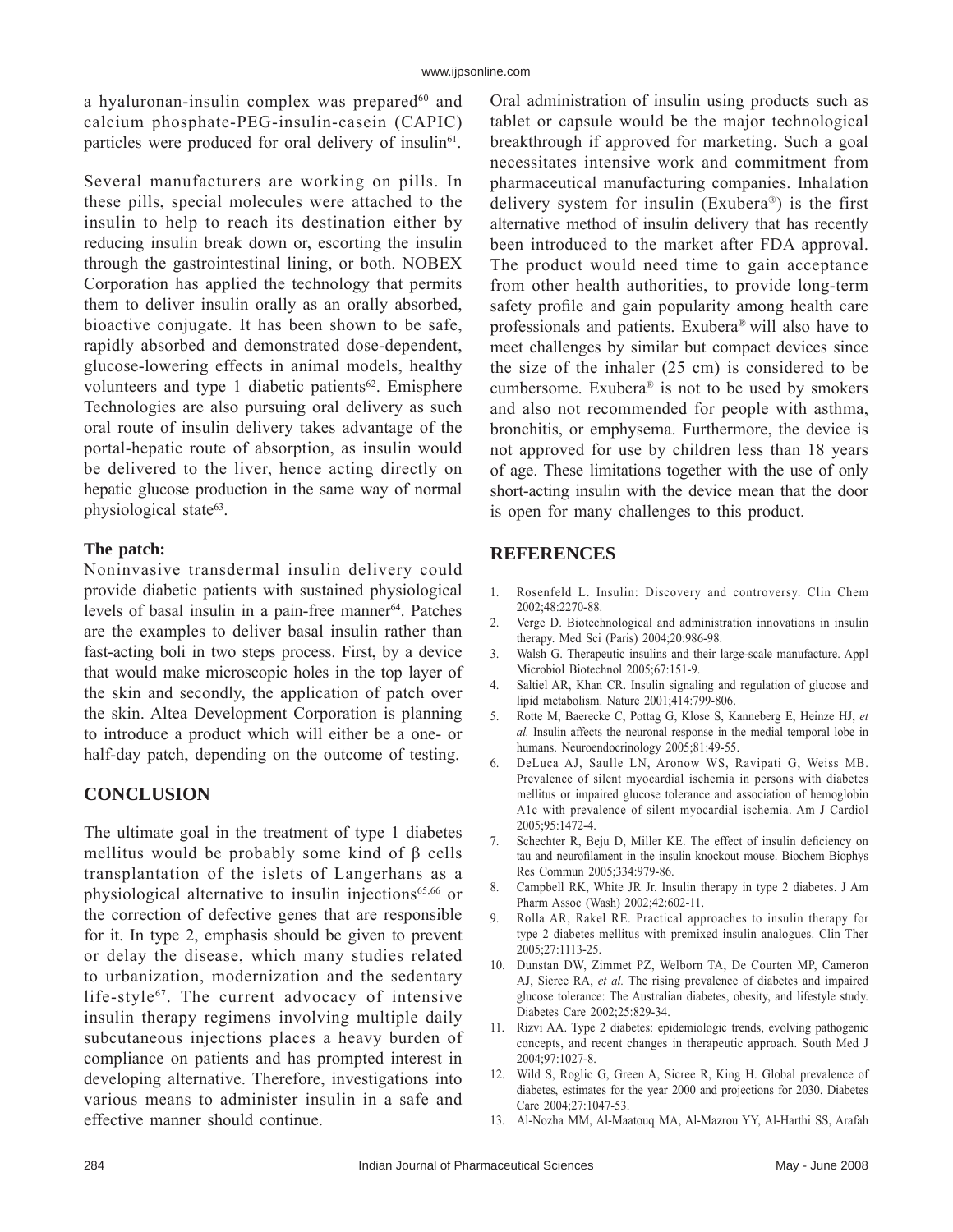MR, Khalil MZ, *et al.* Diabetes mellitus in Saudi Arabia. Saudi Med J 2004;25:1603-10.

- 14. Osei K. Global epidemic of type 2 diabates: Implications for developing countries. Ethn Dis 2003;13:S102-6.
- 15. Oki JC, Isley WL. Endocrinology disorders- diabetes mellitus. In: Joseph TD, Robert LT, Gary CY, Gary RM, Barbara GW, Michael L, editors. Pharmacotherapy: A pathophysiologic approach. 5<sup>th</sup> ed. New York: McGraw-Hill; 2002. p. 1335-58.
- 16. Pradeepa R, Mohan V. The changing scenario of the diabetes epidemic: Implications for India. Indian J Med Res 2002;116:121-32.
- 17. Skyler JS, Cefalu WT, Kourides IA, Landschulz WH, Balagtas CC, Cheng SL, *et al*. Efficacy of inhaled human insulin in type 1 diabetes mellitus: A randomised proof-of-concept study. Lancet 2001;357:331-5.
- 18. Owens DR, Zinman B, Bolli G. Alternative routes of insulin delivery. Diabetes Med 2003;20:886-98.
- 19. Hermansen K, Rönnemaa T, Petersen AH, Bellaire S, Adamson U. Intensive therapy with inhaled insulin via the  $AERx^*$  insulin diabetes management system: A 12-week proof-of-concept trial in patients with type 2 diabetes. Diabetes Care 2004;27:162-7.
- 20. Schwartz S, Hassman D, Shelmet J, Sievers R, Weinstein R, Liang J, *et al.* Multicenter, open-label, randomized, two-period crossover trial comparing glycemic control, satisfaction, and preference achieved with a 31 gauge x 6 mm needle versus a 29 gauge x 12.7 mm needle in obese patients with diabetes mellitus. Clin Ther 2004;26:1663-78.
- 21. Teo MA, Shearwood C, Ng KC, Lu J, Moochhala S. *In vitro* and *in vivo* characterization of MEMS microneedles. Biomed Microdevices 2005;7:47-52.
- 22. American Diabetes Association. Insulin administration. Diabetes Care 2001;24:1984-7.
- 23. Gnanalingham MG, Newland P, Smith CP. Accuracy and reproducibility of low dose insulin administration using pen-injectors and syringes. Arch Dis Child 1998;79:59-62.
- 24. Alemzadeh R, Palma-Sisto P, Parton EA, Holzum MK. Continuous subcutaneous insulin infusion and multiple dose of insulin regimen display similar patterns of blood glucose excursions in pediatric type 1 diabetes. Diabetes Technol Ther 2005;7:587-96.
- 25. Unger J. Principles of intensive insulin therapy. Hosp Physician 1994;18:8-20.
- 26. Williams AS. Teaching nonvisual diabetes self care: Choosing appropriate tools and techniques for visually impaired individuals. Diabetes Spectrum 1997;10:128-34.
- 27. Colquitt JL, Green C, Sidhu MK, Hartwell D, Waugh N. Clinical and cost-effectiveness of continuous subcutaneous insulin infusion for diabetes. Health Technol Assess 2004;8:1-171.
- 28. Sullivan-Bolyai S, Knafl K, Tamborlane W, Grey M. Parents' reflections on managing their children's diabetes with insulin pumps. J Nurs Scholarsh 2004;36:316-23.
- 29. Price JP, Kruger DF, Saravolatz LD, Whitehouse FW. Evaluation of the insulin jet injector as a potential source of infection. Am J Infect Control 1989;17:258-63.
- 30. Jovanovic-Peterson L, Sparks S, Palmer JP, Peterson CM. Jet-injected insulin is associated with decreased antibody production and postprandial glucose variability when compared with needle-injected insulin in gestational diabetic women. Diabetes Care 1993;16:1479-84.
- 31. American Diabetic Association. Position statement: Insulin administration. Diabetes Care 1997;20:S46-9.
- 32. Schneider U, Birnbacher R, Schober E. Painfulness of needle and jet injection in children with diabetes mellitus. Eur J Pediatr 1994;153:409-10.
- 33. Logwin S, Conget I, Jansa M, Vidal M, Nicolau C, Gomis R. Human insulin-induced lipoatrophy: Successful treatment using a jet-injection device. Diabetes Care 1996;19:255-6.
- 34. Leblanc H, Passa P. The insulin pen injector: Toward its rational development and utilization. Diabetes Metab 1993;19:58-60.
- 35. Toraishi K, Yuizono Y, Nakamura N, Kato S, Aoki T, Ashida K, *et al.* Force requirements and insulin delivery profiles of four injection

devices. Diabetes Technol Ther 2005;7:629-35.

- 36. Puder JJ, Atar M, Muller B, Pavan M, Keller U. Using insulin pen needles up to five times does not affect needle tip shape nor increase pain intensity. Diabetes Res Clin Pract 2005;67:119-23.
- 37. Coonrod BA. Insulin syringes and pens: Finding the best match for your patients' needs. Clin Diabetes 1997;15:114-20.
- 38. Boland EA, Grey M, Oesterle A, Fredrickson L, Tamborlane WV. Case study: Contrasting challenges of insulin pump therapy in a toddler and adolescent with type 1 diabetes. Diabetes Educ 2005;31:584-90.
- 39. Andersson PO, Wikby A, Hornquist JO. Influence of insulin pen injection frequency on quality of life. Diabetes Care 1990;13:1135-6.
- 40. Jeandidier N, Boivin S. Current status and future prospects of parenteral insulin regimens, strategies and delivery systems for diabetes treatment. Adv Drug Deliv Rev 1999;35:179-98.
- 41. Gall MA, Mathiesen ER, Skott P, Musaeus L, Damm S, Beck-Nielsen H, *et al.* Effect of multiple insulin injections with a pen injector on metabolic control and general well-being in insulin-dependent diabetes mellitus. Diabetes Res 1989;11:97-101.
- 42. Albano S; Orbiter study group. Assessment of quality of treatment in insulin-treated patients with diabetes using a pre-filled insulin pen. Acta Biomed Ateneo Parmense 2004;75:34-9.
- 43. Summers KH, Szeinbach SL, Lenox SM. Preference for insulin delivery systems among current insulin users and nonusers. Clin Ther 2004;26:1498-505.
- 44. Farr SJ, Kellaway IW, Taylor G. Drug delivery to the respiratory tract. In: Florence AT, Salole EG, editors. Routes of drug administration, Topics in Pharmacy (Vol.2). London: Wright Publishing Company; 1990. p. 48-77.
- 45. Fineberg SE. Diabetes therapy trials with inhaled insulin. Exp Opin Investig Drugs 2006;15:743-62.
- Patton JS, Bukar JG, Eldon MA. Clinical pharmacokinetics and pharmacodynamics of inhaled insulin. Clin Pharmacokinet 2004;43:781-801.
- 47. Cernea S, Raz I. Noninjectable methods of insulin administration. Drugs Today (Barc) 2006;42:405-24.
- 48. Barnett AH. Exubera inhaled insulin: A review. Int J Clin Pract 2004;58:394-401.
- 49. Mandal TK. Inhaled insulin for diabetes mellitus. Am J Health Syst Pharm 2005;62:1359-64.
- 50. Quattrin T. Inhaled insulin: Recent advances in the therapy of type 1 and 2 diabetes. Expert Opin Pharmacother 2004;5:2597-604.
- 51. Aguiar MM, Rodrigues JM, Silva Cunha A. Encapsulation of insulin-cyclodextrin complex in PLGA microspheres: A new approach for prolonged pulmonary insulin delivery. J Microencapsul 2004;21:553-64.
- 52. Kwon JH, Lee BH, Lee JJ, Kim CW. Insulin microcrystal suspension as a long-acting formulation for pulmonary delivery. Eur J Pharm Sci 2004;22:107-16.
- 53. Randall O. Novo Nordisk agrees to \$55M for Aradigm's insulin program. Bio World Today 2004;15:1-2.
- 54. Venugopalan P, Sapre A, Venkatesan N, Vyas SP. Pelleted bioadhesive polymeric nanoparticles for buccal delivery of insulin: Preparation and characterization. Pharmazie 2001;56:217-9.
- 55. Xu HB, Huang KX, Zhu YS, Gao QH, Wu QZ, Tian WQ, *et al.* Hypoglycemic effect of a novel insulin buccal formulation on rabbits. Pharmacol Res 2002;46:459-67.
- 56. Modi P, Mihic M, Lewin A. The evolving role of oral insulin in the treatment of diabetes using a novel RapidMist system. Diabetes Metab Res Rev 2002;8:S38-42.
- 57. Guevara-Aguirre J, Guevara M, Saavedra J, Mihic M, Modi P. Beneficial effects of addition of oral spray insulin (Oralin) on insulin secretion and metabolic control in subjects with type 2 diabetes mellitus suboptimally controlled on oral hypoglycemic agents. Diabetes Technol Ther 2004;6:1-8.
- 58. Rodrigues JM Jr, de Melo LK, de Matos JC, de Aguiar MM, da Silva Cunha A Jr. The effect of cyclodextrins on the *in vitro* and *in vivo* properties of insulin-loaded poly (D,L-lactic-co-glycolic acid)